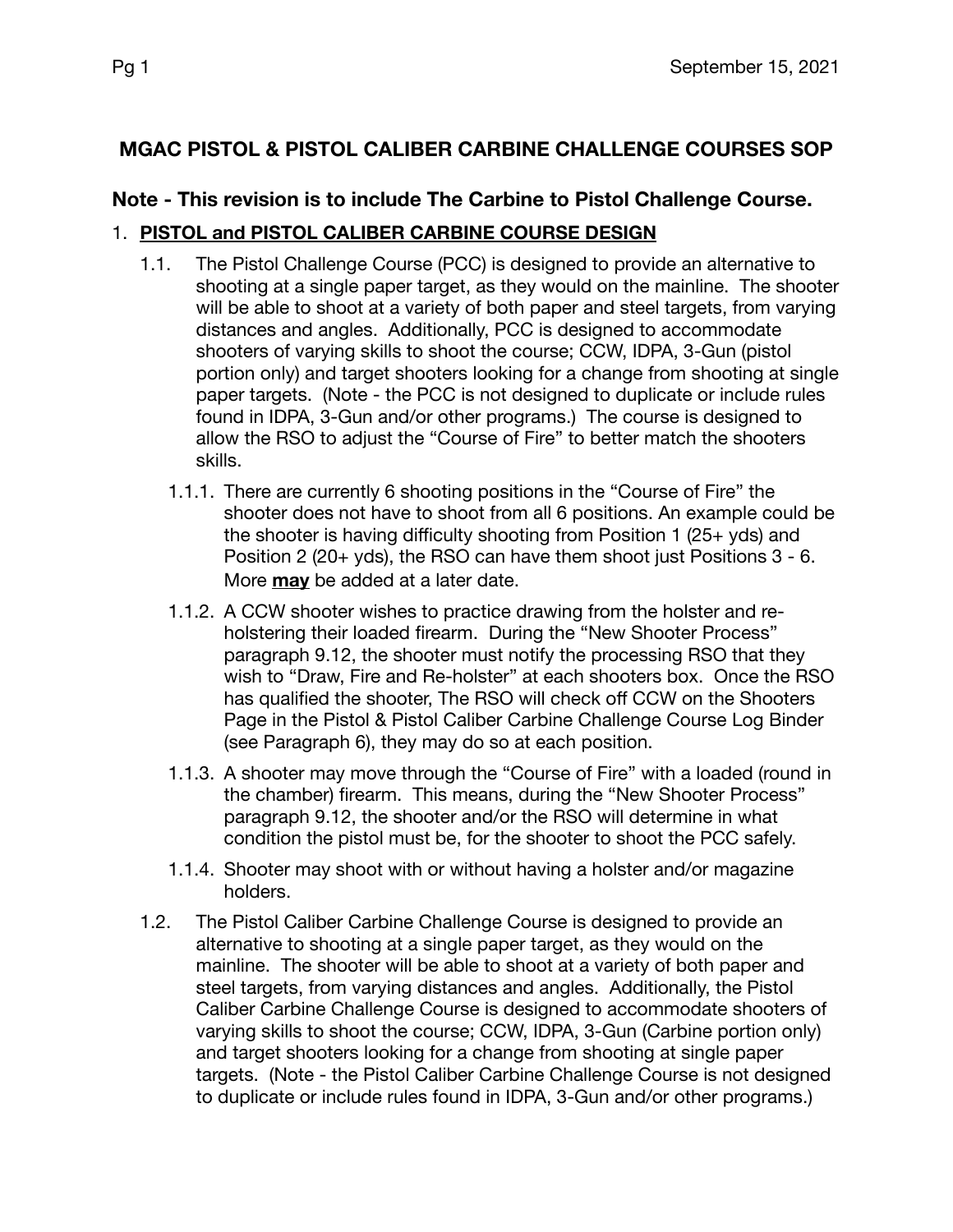The course is designed to allow the RSO to adjust the "Course of Fire" to better match the shooters skills.

- 1.2.1. The **Pistol Caliber Carbine** must be any pistol caliber .22 through 45. No magnum rounds are allowed.
- 1.2.2. There are currently 6 shooting positions in the "Course of Fire" the shooter does not have to shoot from all 6 positions. An example could be the shooter is having difficulty shooting from Position 1 (45+ yds) and Position 2 (40+ yds), the RSO can have them shoot just Positions 3 - 6. More **may** be added at a later date.
- 1.2.3. A shooter may move through the "Course of Fire" with a loaded (round in the chamber) firearm. This means, during the "New Shooter Process" paragraph 9.12, the shooter and/or the RSO will determine in what condition the Carbine must be, for the shooter to shoot the course safely.
- 1.2.4. Shooter may shoot with or without having a sling and/or magazine holders.
- 1.3. The Carbine to Pistol Challenge Course is designed to provide an alternative to shooting at a single paper target, as they would on the mainline. The shooter will be able to shoot at a variety of both paper and steel targets, from varying distances and angles. The shooter will start the course of fire with their pistol caliber carbine, and transition to the pistol to complete the course of fire. Additionally, the Carbine to Pistol Challenge Course is designed to accommodate shooters of varying skills, but have already shown their proficiency in shooting the Pistol and Pistol Caliber Carbine Challenge Course (minimum of 1 complete round - 2 flights of each). Note - the Carbine to Pistol Challenge Course is not designed to duplicate or include rules found in IDPA, 3-Gun and/or other programs. The course is designed to allow the RSO to adjust the "Course of Fire" to better match the shooters skills.
	- 1.3.1. The **Pistol Caliber Carbine and Pistol,** maybe any pistol caliber .22 through 45. No magnum rounds are allowed.
	- 1.3.2. There are currently 9 shooting positions in the "Course of Fire". The shooter will shoot the first 4/5 positions with the carbine, then transition to the pistol for the remaining 5/4 positions. The variation in transition positions is due to two (2) optional courses of fire. Procedures to be found in Section 2.3. All the SOP standards for engaging targets are still applicable.
	- 1.3.3. A shooter will start the course of fire with both Pistol loaded and holstered, and the carbine loaded, safety on (note carbine MUST have a sling). The shooter will move through the "Course of Fire" loaded (round in the chamber) of each firearms, until the transition. At the transition the carbine will be unloaded, safety on, chamber flag in a sling in a muzzle down position. The shooter will then draw and continue the course of fire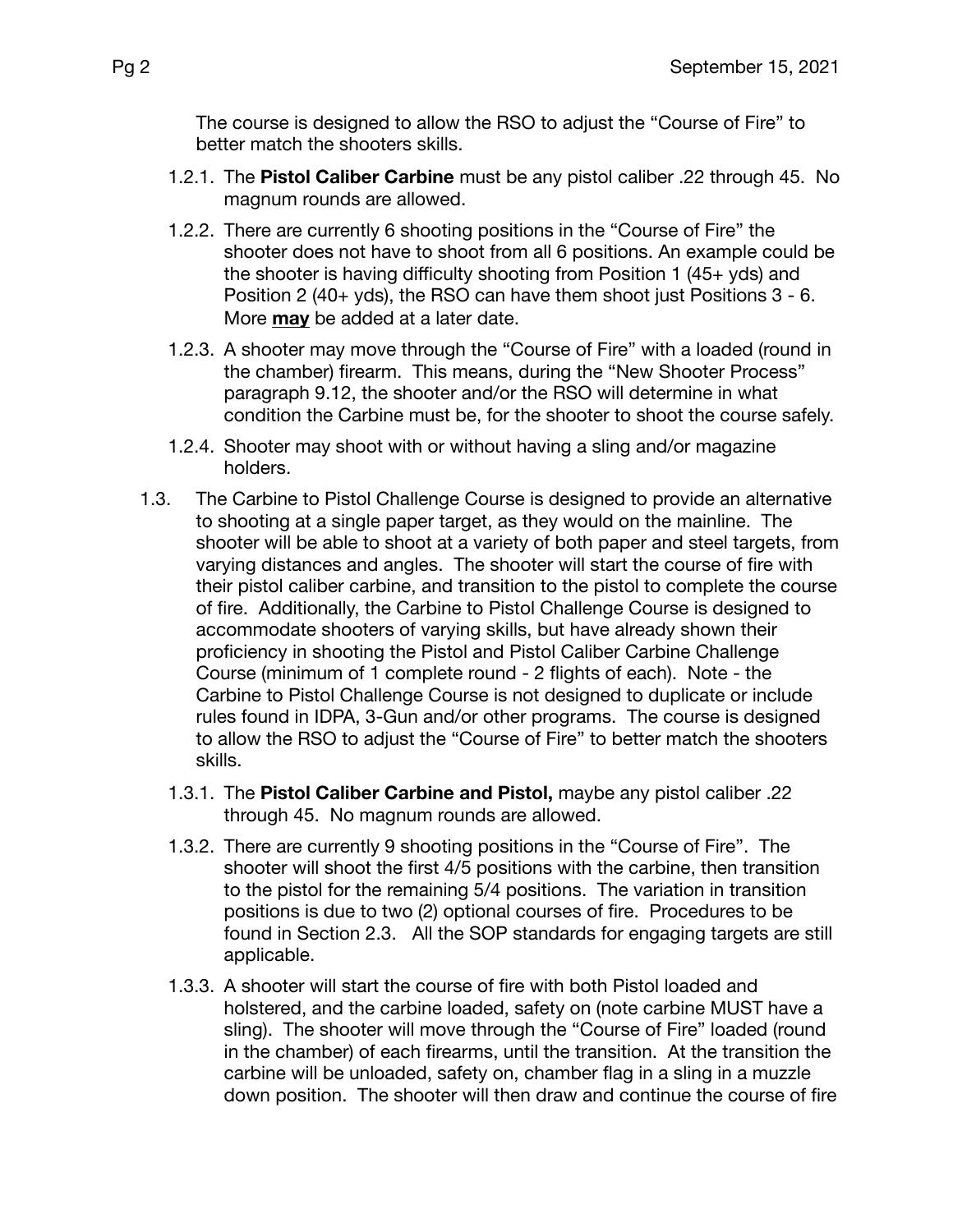with their pistol. This means, during the "New Shooter Process" paragraph 9.12, the shooter and/or the RSO will determine in what condition the Carbine and Pistol must be, for the shooter to shoot the course safely.

1.3.4. Shooter may only shoot with a sling, holster and magazine holders (pockets are acceptable).

### 2. **PISTOL and PISTOL CALIBER CARBINE COURSE - COURSE of FIRE (COF,")-**

- 2.1. Pistol Challenge Course layout is designed to allow shooters to engage targets from a variety of distances and angles. This is accomplished by creating 6 shooter positions, with each position engaging specific targets. The following configuration is based on position to target. The Relationship of Shooter Boxes will always be on their respective yard lines. However, their locations on that yard line, may vary to change perspective. Also, in the future, we may vary the yard line location of the shooters boxes to provide greater flexibility. **(Safety Note - If any of the steel targets cause an erratic fragment "flyers," the steel target will be disabled and not engaged.)**
	- 2.1.1. Shooter Boxes 1 & 2 will always engage the 5 large steel targets.
		- 2.1.1.1. Shooter Boxes 1L (left-handed shooter) or 1R (right-handed shooter) is set on the 25 yard line and will engage 5 large steel targets. Distance to each target will be greater than 25 yds.
		- 2.1.1.2. Shooter Box 2 is set on the 20 yard line and will engage the same 5 steel targets as positions 1L and 1R. Distance to each target will be greater than 20 yds.
	- 2.1.2. Shooter Boxes 3 6 will always be on their respective yard line, but their targets may change
		- 2.1.2.1. Shooter Box 3 is set on the 15 yard line and will engage 2 IDPA cardboard targets
		- 2.1.2.2. Shooter Box 4 is set on the 12 yard line and will engage 1 6" steel knock down target.
		- 2.1.2.3. Shooter Box 5 is set on the 11 yard line and will engage 6 6" knock down steel targets
		- 2.1.2.4. Shooter Box 6 is set on the 7 yard line and will engage 2 IDPA cardboard targets.
	- 2.1.3. Number of rounds to shoot course the course may vary from shooter to shooter, depending on:
		- The current COF is a minimum of 25 rounds (1 shot each) or 35 rounds (2 shoots each at position 1 & 2, the rest target appropriate).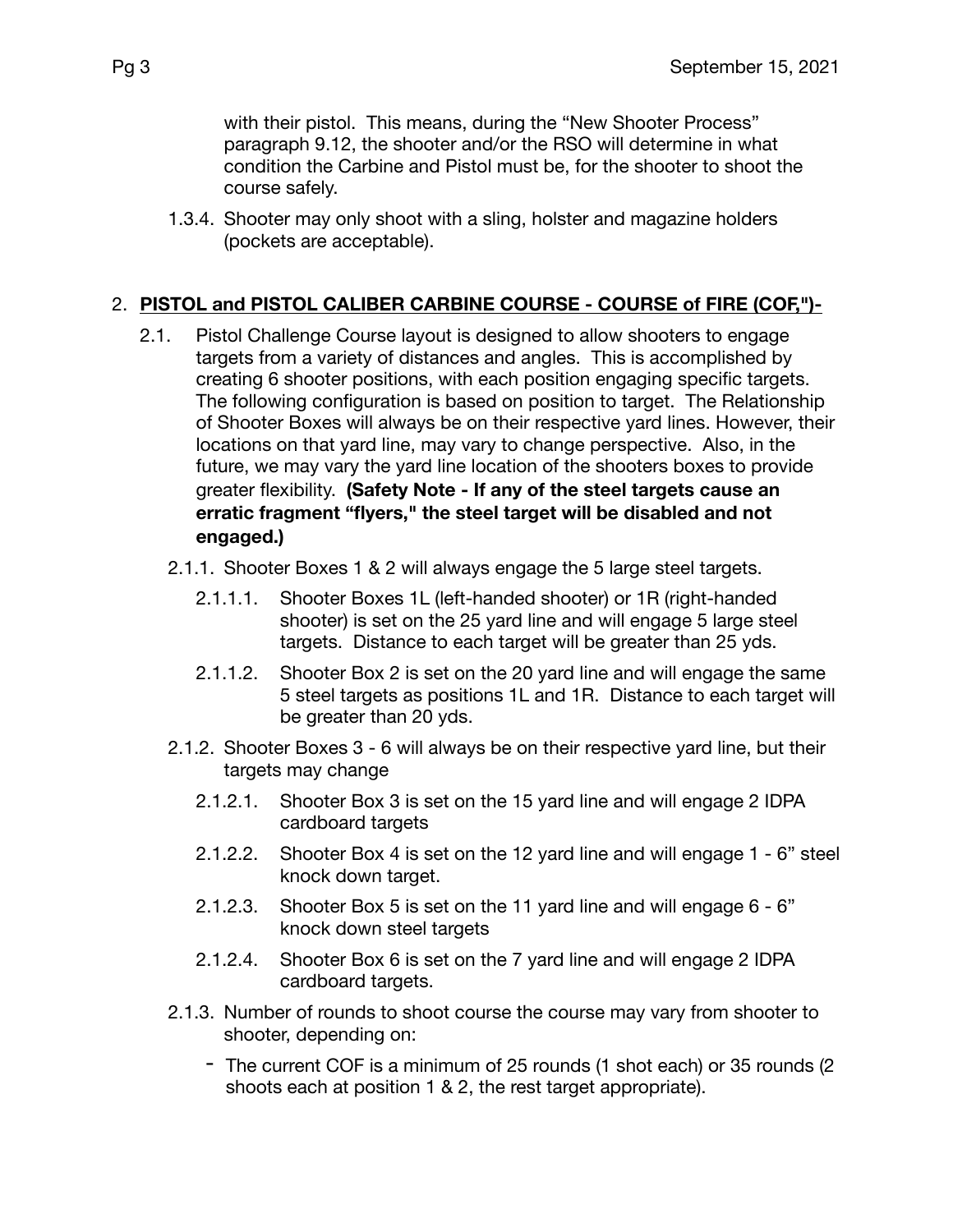- The specific COF (May vary based on shooters skill sets.) Some shooters might prefer not shooting at distance, or the RSO has decided the shooter would better benefit from shooting closer. So the shooter may only shoot positions 3 thru 6.
- The shooters engagement discipline (The shooter may shoot up to a Maximum of 50 rounds.)
- Shooters may be limited by the number of magazines they have. The standard COF is 6 shooting positions, 2 flights equal 12 positions. If a shooter only has enough magazines to shoot 4 positions, the RSO **may** allow the shooter to do 3 flights at 4 positions per flight.
- RSO should encourage "Good Shooter Shot Discipline" only shoot the specific number of shots the target requires. Multiple shots on target just enforces bad habits. The RSO may suggest to the shooter to engage the next target.
- 2.2. Pistol Caliber Carbine Challenge Course layout is designed to allow shooters to engage targets from a variety of distances and angles, just like the PCC. This is accomplished by creating 6 shooter positions, with each position engaging specific targets. The following configuration is based on position to target. The Relationship of Shooter Boxes will always be on their respective yard lines. However, their locations on that yard line, may vary to change perspective. Also, in the future, we may vary the yard line location of the shooters boxes to provide greater flexibility. **(Safety Note - If any of the steel targets cause an erratic fragment "flyers," the steel target will be disabled and not engaged.)**
	- 2.2.1. Shooter Boxes C1 is set on the 45 yard line and will engage will engage the specified target(s). Distance to each target may be greater than 45 yds. due to angles and target positions.
	- 2.2.2. Shooter Box C2 is set on the 40 yard line and will engage the specified target(s). These targets will vary based on course configuration. The targets may be greater than 40 yds. due to angles and target positions.
	- 2.2.3. Shooter Box C3 is set on the 35 yard line and will engage will engage the specified target(s). The targets may be greater than 35 yds. due to angles and target positions
	- 2.2.4. Shooter Box C4 is set on the 30 yard line and will engage will engage the specified target(s). The targets may be greater than 30 yds. due to angles and target positions.
	- 2.2.5. Shooter Box C5 is set on the 25 yard line and will engage the specified target(s). The targets may be greater than 25 yds. due to angles and target positions.
- 2.3. Carbine to Pistol Challenge Course layout is designed to allow shooters to engage targets from a variety of distances and angles, which include some of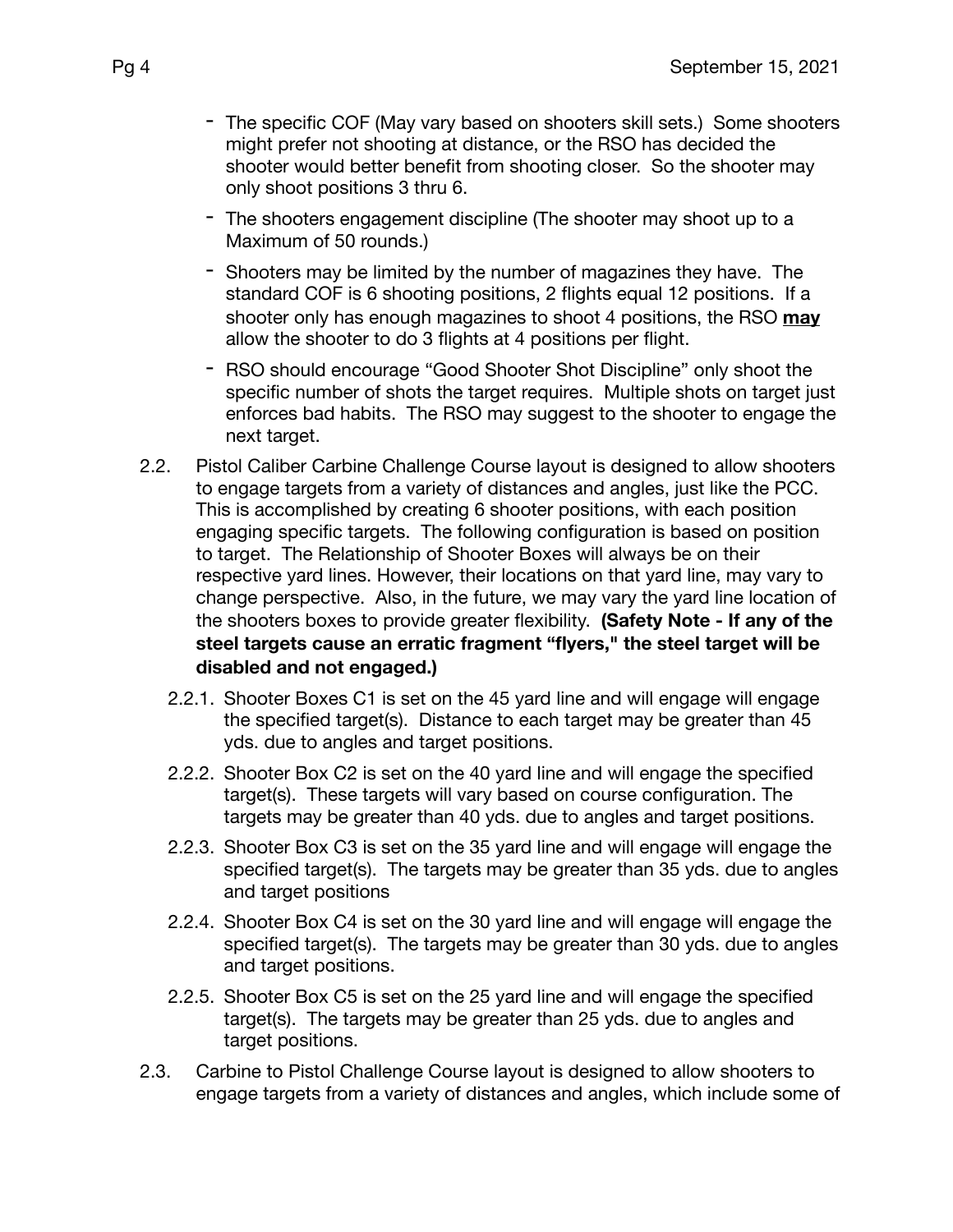the Pistol Caliber Carbine and Pistol courses. This is accomplished by using a total of 9 shooter positions, with each position engaging specific targets. The following configuration is based on position to target. The Relationship of Shooter Boxes will always be on their respective yard lines. However, their locations on that yard line, may vary to change perspective. Also, in the future, we may vary the yard line location of the shooters boxes to provide greater flexibility. **(Safety Note - If any of the steel targets cause an erratic fragment "flyers," the steel target will be disabled and not engaged.)**

- 1. Shooter Boxes C1 is set on the 45 yard line and will engage will engage the specified target(s). Distance to each target may be greater than 45 yds. due to angles and target positions.
- 2. Shooter Box C2 is set on the 40 yard line and will engage the specified target(s). These targets will vary based on course configuration. The targets may be greater than 40 yds. due to angles and target positions.
- 3. Shooter Box C3 is set on the 35 yard line and will engage will engage the specified target(s). The targets may be greater than 35 yds. due to angles and target positions
- 4. Shooter Box C4 is set on the 30 yard line and will engage will engage the specified target(s). The targets may be greater than 30 yds. due to angles and target positions.
- 5. Option 1 Transition point 1. The shooter may transition at either point but not both. Shooter Box C5L/P1L or Box C5R/P1R (depending on the shooter being right handed or left handed) is set on the 25 yard line. The shooter will transition to their pistol and proceed to engage specified target(s), with their pistol. All the remaining positions will be shot with their pistol. The targets may be greater than 25 yds. due to angles and target positions.
- 6. Option 2 Transition point 2 is optional 2. Shooter Box C6/P2 is set on the 20 yard line and will engage the specified target(s). The targets may be greater than 20 yds. due to angles and target positions.
- 7. Note: No steel targets will be engaged any closer than 20 yards with the pistol caliber carbines.
- 8. Shooter Boxes 3 6 will always be on their respective yard line, but their targets may change
	- 1. Shooter Box 3 is set on the 15 yard line and will engage 1 IDPA and 1 hostage taker cardboard targets. These can vary for time to time.
	- 2. Shooter Box 4 is set on the 12 yard line and will engage 1 6" steel knock down target.
	- 3. Shooter Box 5 is set on the 15 yard line and will engage 1 IDPA and 1 hostage taker cardboard targets. These can vary for time to time.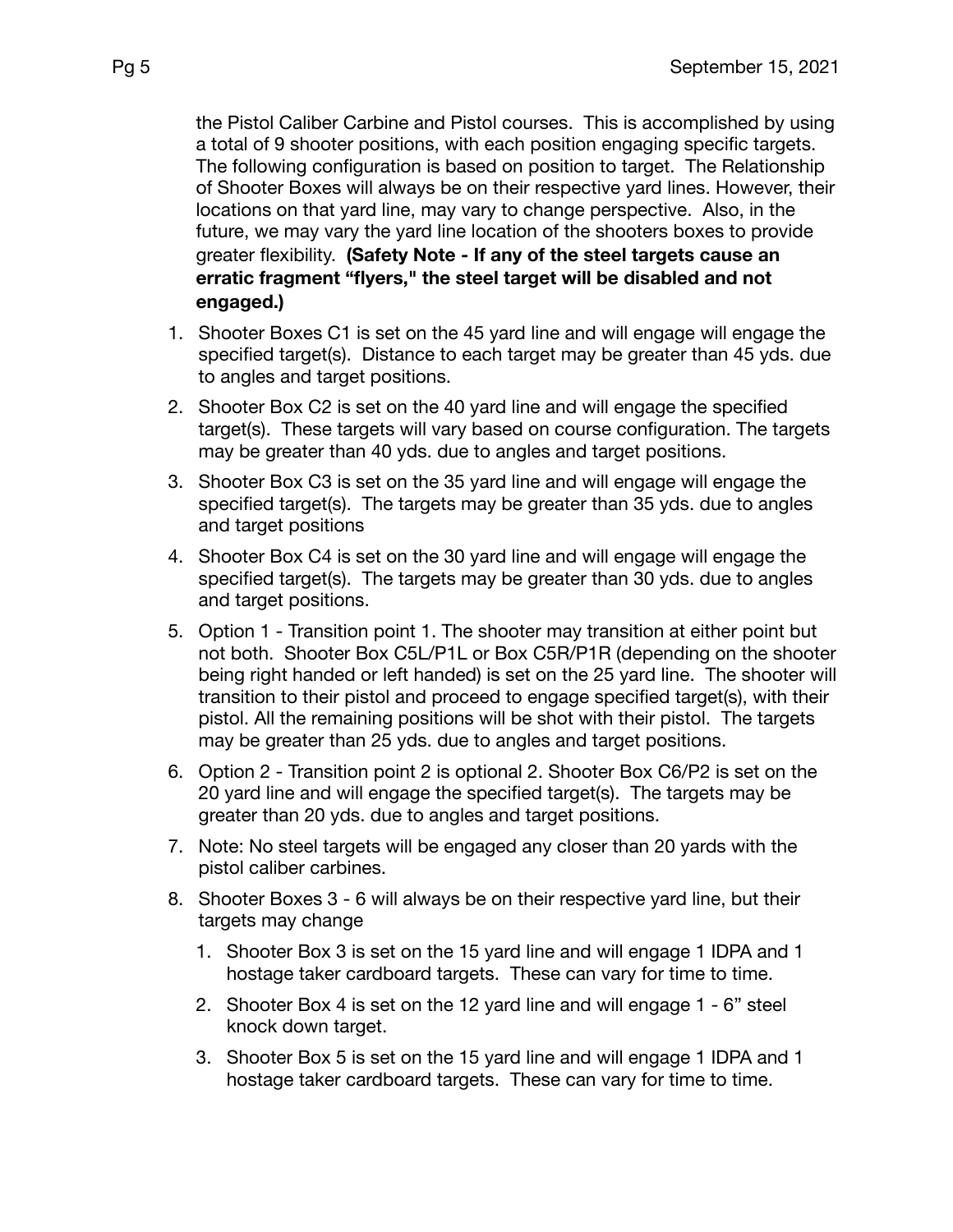- 3. **MGAC CHALLENGE COURSES RSO STAFFING** The PCC requires a minimum of 2 RSOs (ideally 3 RSO) to run the daily program. They will alternate with the shooters. One RSO will be with the shooter **AT ALL TIMES.** The other RSO will be in the staging area processing new arrivals and prepping the next shooter. If there are 3 RSO; 1 will be with the active shooter, 1 RSO with the staged shooter, and the remaining RSO at the processing area. The RSO returning back to the staging area with the previous shooter, will become the staging RSO. The RSO in the processing area will now stage the next shooter. The previous staging RSO will now take the prepped shooter through the Course of Fire.
	- 3.1. PCC staffing RSOs must hold at least a MGAC RSO Level 4 (do to the Carbine to Pistol Challenge Course), and have the following qualifications:
		- 3.1.1. Possess great inter-personal communication skills
		- 3.1.2. Possess a Florida CCW
		- 3.1.3. Be fluid in their ability draw from the holster and return to the holster.
		- 3.1.4. Have trained in shooting from different distances and different targets. Such as:
			- 3.1.4.1. Military CQD trained
			- 3.1.4.2. Tactical Training
			- 3.1.4.3. Defensive Pistol
			- 3.1.4.4. IDPA
			- 3.1.4.5. USPSA
			- 3.1.4.6. Steel Challenge
			- 3.1.4.7. 3 Gun
		- 3.1.5. Must have been trained to analyze target hits and make recommendations to the shooters.
	- 3.2. The RSOs will require PCC specific training, by George and Sydney Fisch
- 4. **PISTOL and PISTOL CALIBER CARBINE COURSE PRICING** Pistol **and Pistol Caliber Carbine** Challenge shooters will check in at the club house and purchase tokens. Similar to the 5 Stand program, Pistol **and Pistol Caliber Carbine** Challenge Course would utilize tokens **that the cost per round (2 flights) for members and non-members will be determined by the MGAC Board, and may change from time to time**. This pricing would be consistent with the 5 Stand pricing, thereby allowing us to use the same tokens. At the start of each round, RSOs will collect a token from the shooter. The Carbine to Pistol Challenge Course, will be charged consistent with the Pistol and PCC Challenge Courses for members and non-members. The fee difference is due to the fact that the Carbine to Pistol Challenge Course shooter is shooting from 9 positions, verses the 6 positions of the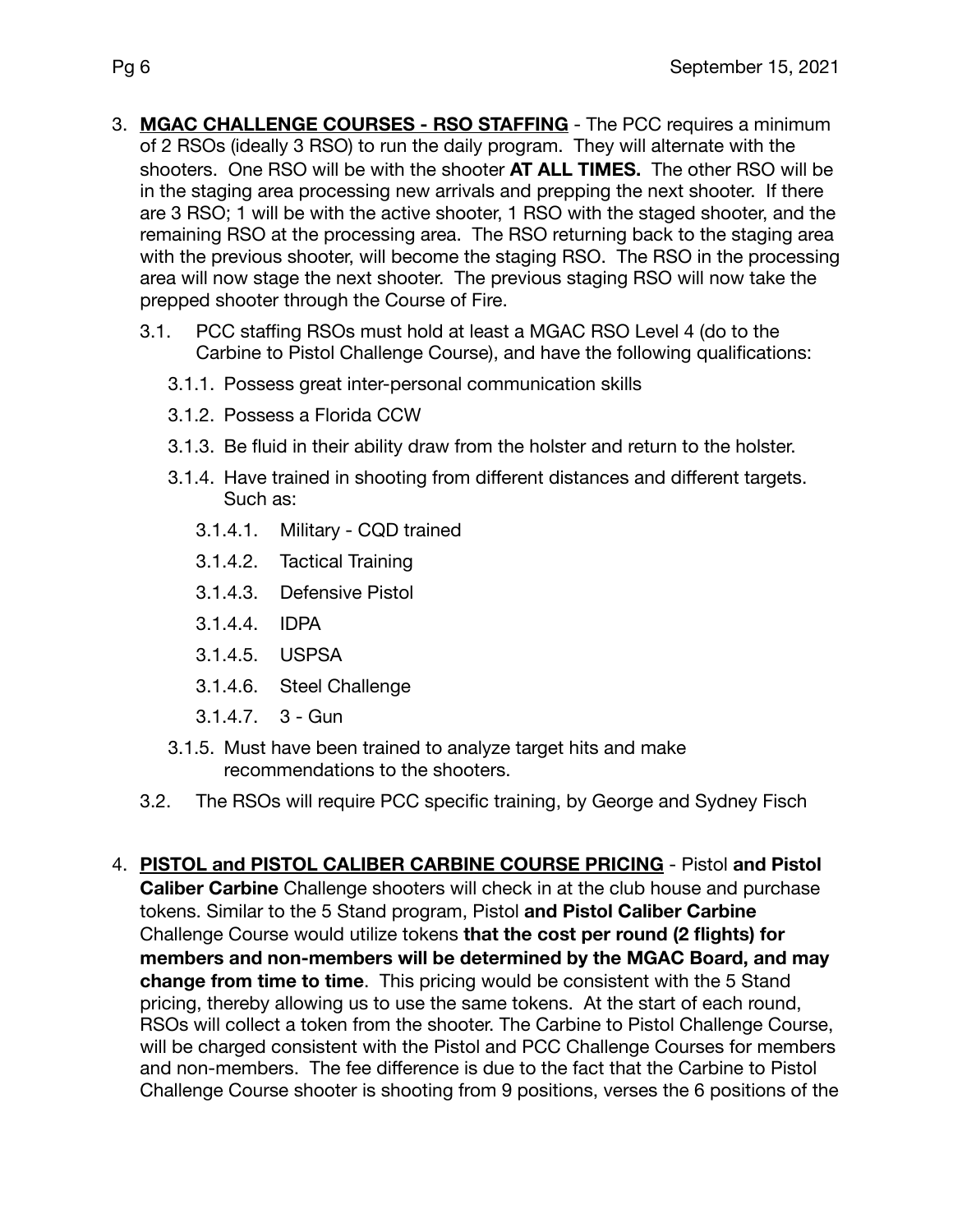other Challenge Course programs. RSOs **will not** accept or handle any money. The Challenge Course shooters would not be charged the daily range fee. If they wish to utilize the mainline or 600 range, they would need to pay the daily range fee and obtain a band.

- 5. **RANGE HOURS of OPERATION** Pistol **and Pistol Caliber Carbine** Challenge Courses **initially** will be open on Fridays, Saturdays and Sundays from 8:30 AM to 4:00 PM. As more RSOs become qualified to run the Pistol **and Pistol Caliber Carbine** Challenge Courses program, we may include Thursdays. The daily breakdown of hours (once PCC is in full operation) are as follows:
	- 8:30 am to 10:00 AM New shooter processing. This will minimize already qualified shooters waiting time, due to the additional time required to process a shooter for the first time. However, qualified shooters **may** shoot, time permitting.
	- 10:00 AM to 4:00 PM Active time for qualified shooters. The main focus for this time period it to minimize the shooters waiting time. However, new shooters **may** qualify, time permitting,
- 6. **MGAC CHALLENGE COURSES**  These consist of The Pistol, Pistol Caliber Carbine and the Carbine to Pistol Challenge Courses. They are designed to accommodate shooters of varying skills to shoot the course. All shooters will go through the following qualification procedures:
	- 6.1. Each shooter will receive a Pistol **and Pistol Caliber Carbine** Challenge Courses specific range safety briefing. See Paragraph 7
	- 6.2. Each shooter will do a RSO lead walk through on "The Course of Fire".
	- 6.3. Each shooter will "Dry Fire" the course at each Shooters Box. The RSO will assess the shooters skill sets and shooters input, and adjust the "Course of Fire" accordingly.
	- 6.4. The shooter will then live fire the course, under the direct supervision of the RSO. Again RSO will reassess the shooters skill sets and shooters input, and adjust the "Course of Fire" accordingly
	- 6.5. At the completion of the shooters 2 flights, the RSO will create a Shooter's Log page in the Pistol & Pistol Caliber Carbine Challenge Course Binder. The Shooter's Log page (Attachment 2) in the Pistol & Pistol Caliber Carbine Challenge Course Binder will reflect the following for time the shooter shoots the course:
		- 6.5.1. Shooters name.
		- 6.5.2. Date
		- 6.5.3. Pistol Model -
		- 6.5.4. Caliber of ammo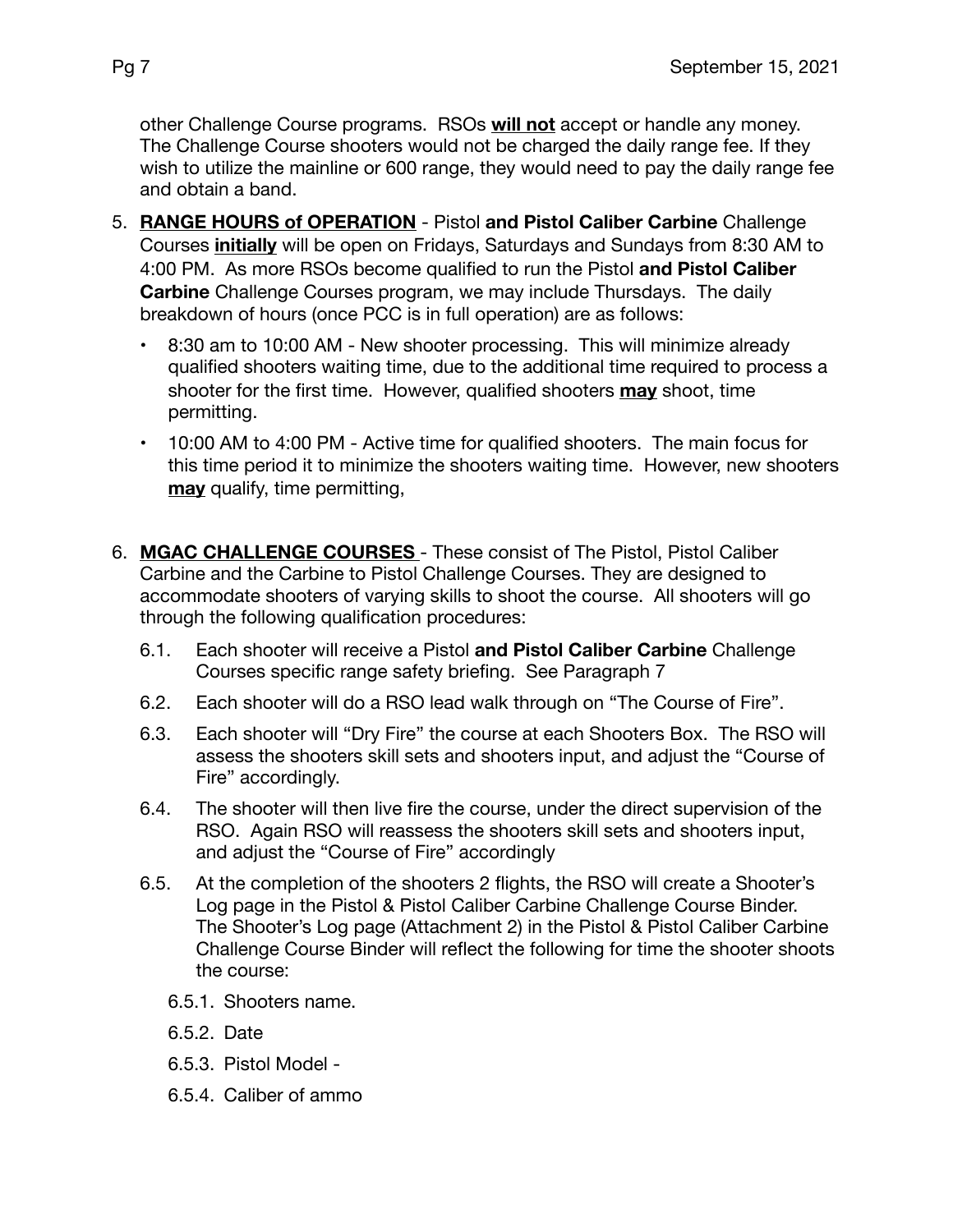- 6.5.5. Type of holster**/Sling (Carbine)** used (if none used specify "None").
- 6.5.6. The checking off the CCW box, if the shooter fires the course drawing and re-holstering at each position.
- 6.5.7. Any change to 6.5.3 to 6.5.6, for safety reasons, the shooter must requalified (Dry Fire, then Shoot the course). No different then the logic used to shoot the 600 yard range. This is due to:
	- 6.5.3 Pistol**/Carbine** can shooter manage a change from the one they shot to the one they want to shoot method of operation (striker, thumb safety or de-cocker) or the physical size (standard, compact or subcompact)
	- 6.5.4 Caliber the ability of the shooter to manage the recoil of the different pistol
	- 6.5.5 Holster**/Sling (Carbine)** OWB (outside waste belt) to or from IWB (inside Waist Belt), as well as the Safety Level Function of the holster.
	- 6.5.6 If method the shooter used changes, for example; originally shoot the course without a holster, now wants to use a holster. Or shoot the course drawing and re-holstering, and wants to shoot the course unholstered.
- 6.5.8. In Addition, each Shooter for the Carbine to Pistol Challenge Course, due to the specific safety procedures related to this course of fire will receive an additional safety briefing specific to this course of fire. This will include an additional dry fire run of the course.
- 7. **MGAC CHALLENGE COURSES RANGE PROCESSING** At this point, it is hard to determine the volume of shooters that will want to participate on any given day, let alone hour of the day. This is preliminary for the Pistol **and Pistol Caliber Carbine** Challenge Courses, as well as the Carbine to Pistol Challenge Course shooter processing.
	- 7.1. When a shooter express interest in shooting the any of the MGAC Challenge Courses. They should be handed the abbreviated Pistol **and Pistol Caliber Carbine** Challenge Course SOP that we have posted at the Pistol **and Pistol Caliber Carbine** Challenge Course Range.
	- 7.2. Shooter will pay in the front office. (Internal accounting should be in place to track those paying to shoot the MGAC Challenge Courses.)
	- 7.3. For shooters wanting to shoot the Carbine to Pistol Challenge Course, must have shot both the Pistol and Pistol Caliber Carbine Challenge Courses, as a prerequisite. The shooter should be informed that a holster and carbine slings are required.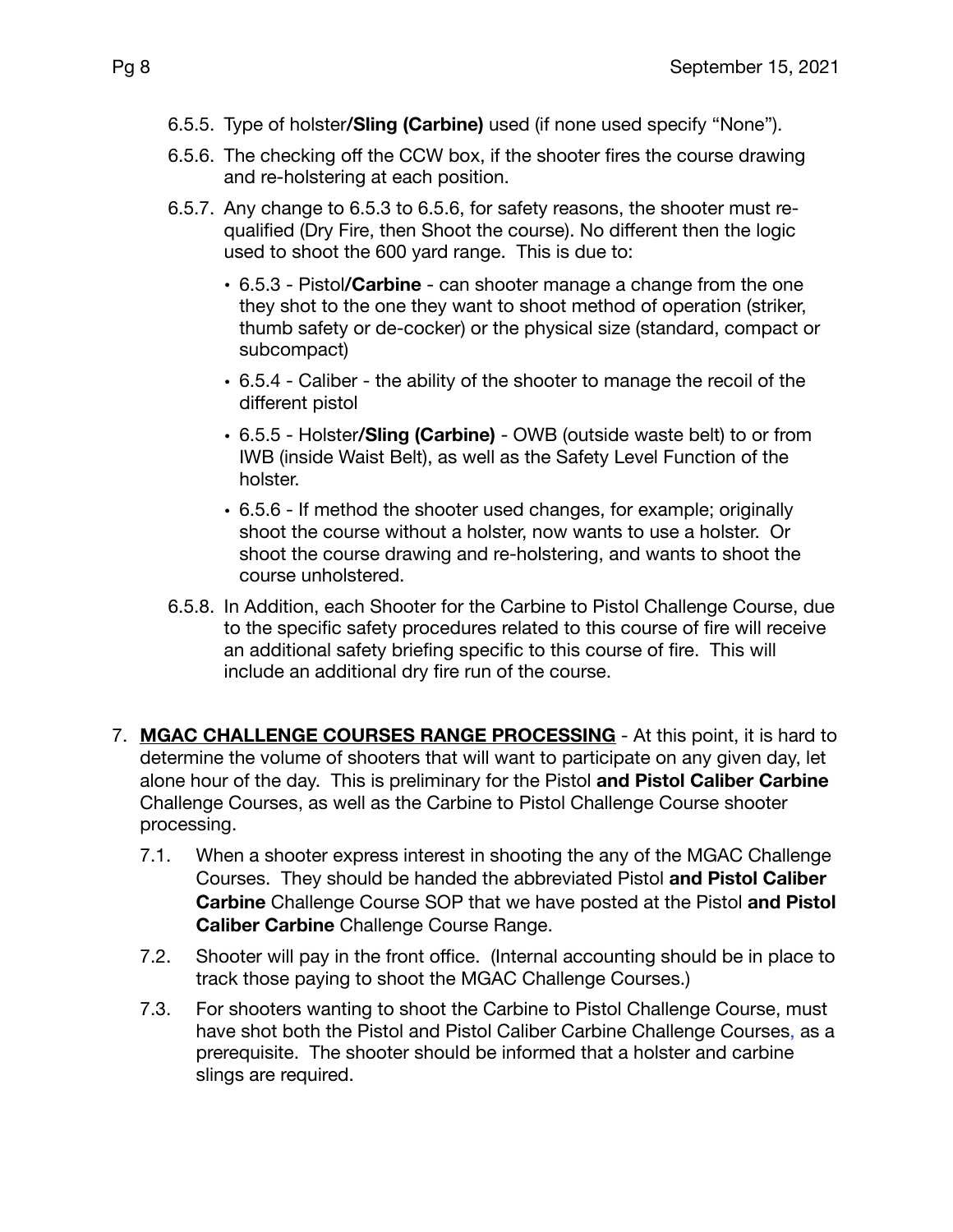- 7.4. Office staff will inform the **"First Time"** shooter to drive to Area 51A and report to the RSO **BEFORE** bring getting their gear from their vehicle. This will insure that no pistol **or carbine** is uncased at their vehicle.
- 7.5. Shooter, leaving gear in car, will report to the "Processing" RSO and get signed in. (See Attachment 1 - Shooters Sign-in Sheet.) For qualified shooters, the RSO will verify the shooters qualification card.
- 7.6. The RSO will inform the shooter of the process needed to safely get geared up and uncase their firearms.
- 7.7. The sign-in sheet will serve at the shooting queue, to cycle the shooter through their COF flights.
- 7.8. "First Time Shooters" at Pistol **and Pistol Caliber Carbine** Challenge Course, the RSO will show the shooter the processing areas "Safe and Loading Tables". RSO will instruct the shooter on the process for bringing their gear to the tables, and getting themselves set up.
- 7.9. Once the shooter has set themselves up, and ready to remove the pistol **or carbine** from its case, they must notify the RSO. The RSO will then have them "Unload and Show Clear" as appropriate.
- 7.10. When the shooter is ready to shoot the COF, they will notify the RSO. The RSO will then enter them into the shooting queue.
- 8. **MGAC CHALLENGE COURSES RSO RANGE COMMANDS** The MGAC CHALLENGE COURSES range commands incorporate the standard MGAC range commands, as well as some "Course of Fire" specific commands. They are as follows:
	- "Eyes and Ears" Applies to all in the processing area and COF.
	- "Shooter You May Step into The Box" Instructs the shooter they may enter the starting shooter's box.
	- "Does The Shooter Understand The COF?" Provides the student with a chance to clarify the COF.
	- "Range is Hot" Prep command for the shooter to get ready.
	- "Load and Make Ready"
		- For shooter with holster Instructs shooter to draw, lock back receiver, check and load magazine into gun, release slide, and re-holster.
		- For shooter without holster They may pick up their firearm from the barrel, lock back receiver, check and load magazine into gun, release slide and come to the ready position.
	- "Standby" Lets the shooter know, the command or beep to start firing is imminent.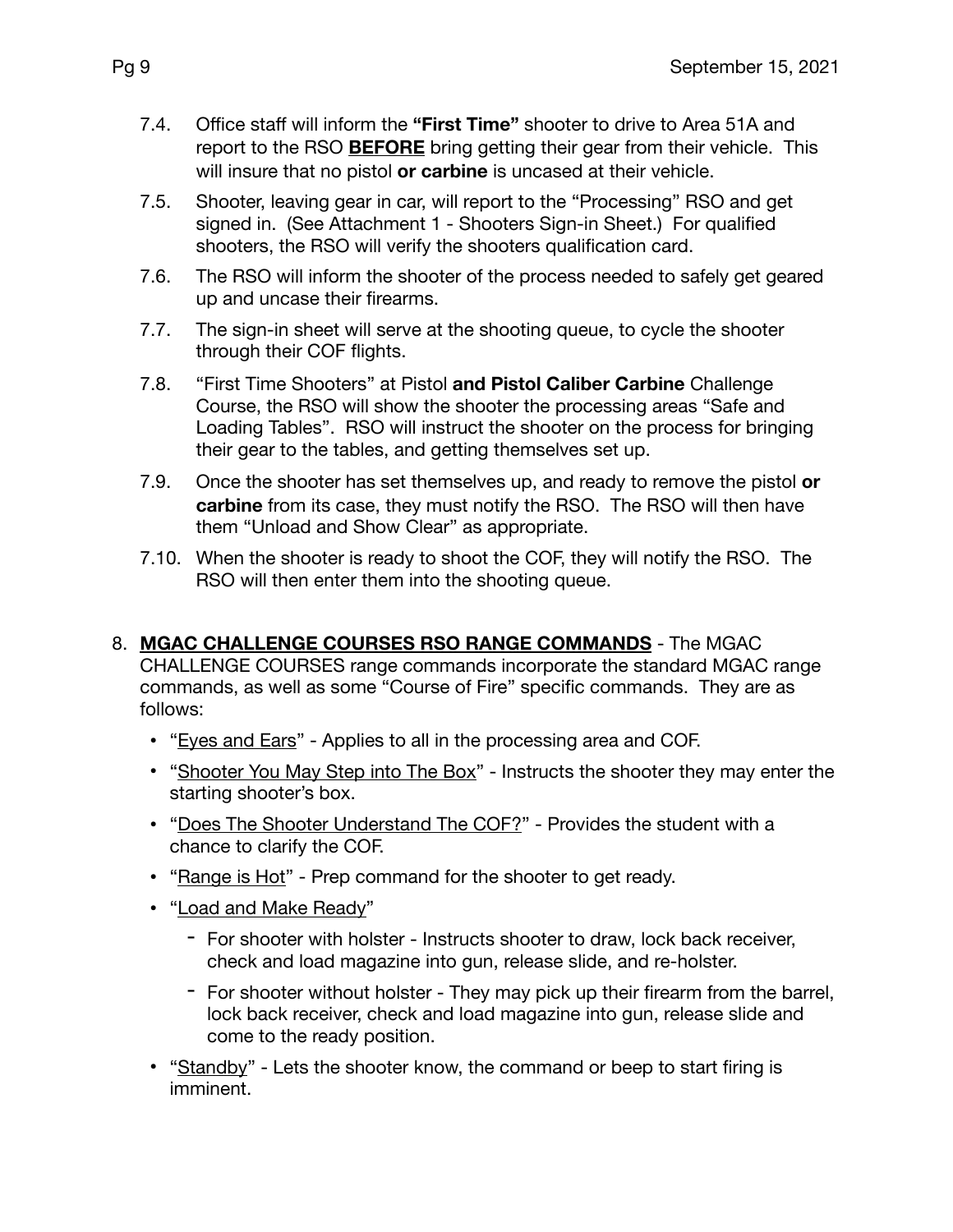- "Fire Commands" These may vary depending on the shooters training.
	- At Your Pace
	- Beep (electronically generated)
	- Commence Firing
	- Gun
	- Threat
- "Unload and Show Clear" Uncase, draw or if already in had (as at the end of the COF), the shooter must remove mag, lock receiver back and check to ensure it is empty. The RSO will then verify that the pistol is empty.
- "I See Clear" RSO's response after verifying the pistol is clear. At which point the shooter may re-holster, or if no holster, the shooter will hand the pistol to the RSO.
- "Cease Fire" Immediate stop of shooting.
- "Stop! Finger Straight" Command to shooter when RSO needs to correct shooter.
- "Down Range" Command given anytime someone is down range; tending targets, picking up mags, or policing brass.
- 9. **MGAC CHALLENGE COURSES SOP** In order to insure all of their safety, the following MGAC Pistol Challenge Course SOP must be adhered to.
	- 9.1. One shooter at a time, shadowed by an RSO, throughout the course of fire.
	- 9.2. Pistol Shooters Holsters must be able to retain pistol while moving (jump test). Holsters may be OWB (outside waste belt), and IWB (inside Waist Belt). **No shoulder or back located holsters are allowed.** All holster used **must** be assessed by the RSOs, during dry practice. Holsters are required to shoot the Carbine to Pistol Challenge Course.
	- **9.3. Carbine Shooters The use of a rifle sling is permitted, providing it directs the muzzle to the ground when in the slung position, will have safety on, chamber flag in, receiver closed, and magazine removed.**  Slings are required to shoot the Carbine to Pistol Challenge Course.
	- 9.4. Magazine holders must be able to retain magazine while moving (jump test).
	- 9.5. The 180 rule of muzzle control will be *strictly* enforced.
	- 9.6. No steel target may be engaged at a distance less than 10 yards for pistols, **20 yards for carbines**.
	- 9.7. The course will be shot while walking. There will be **NO** running from shooting position to shooting position.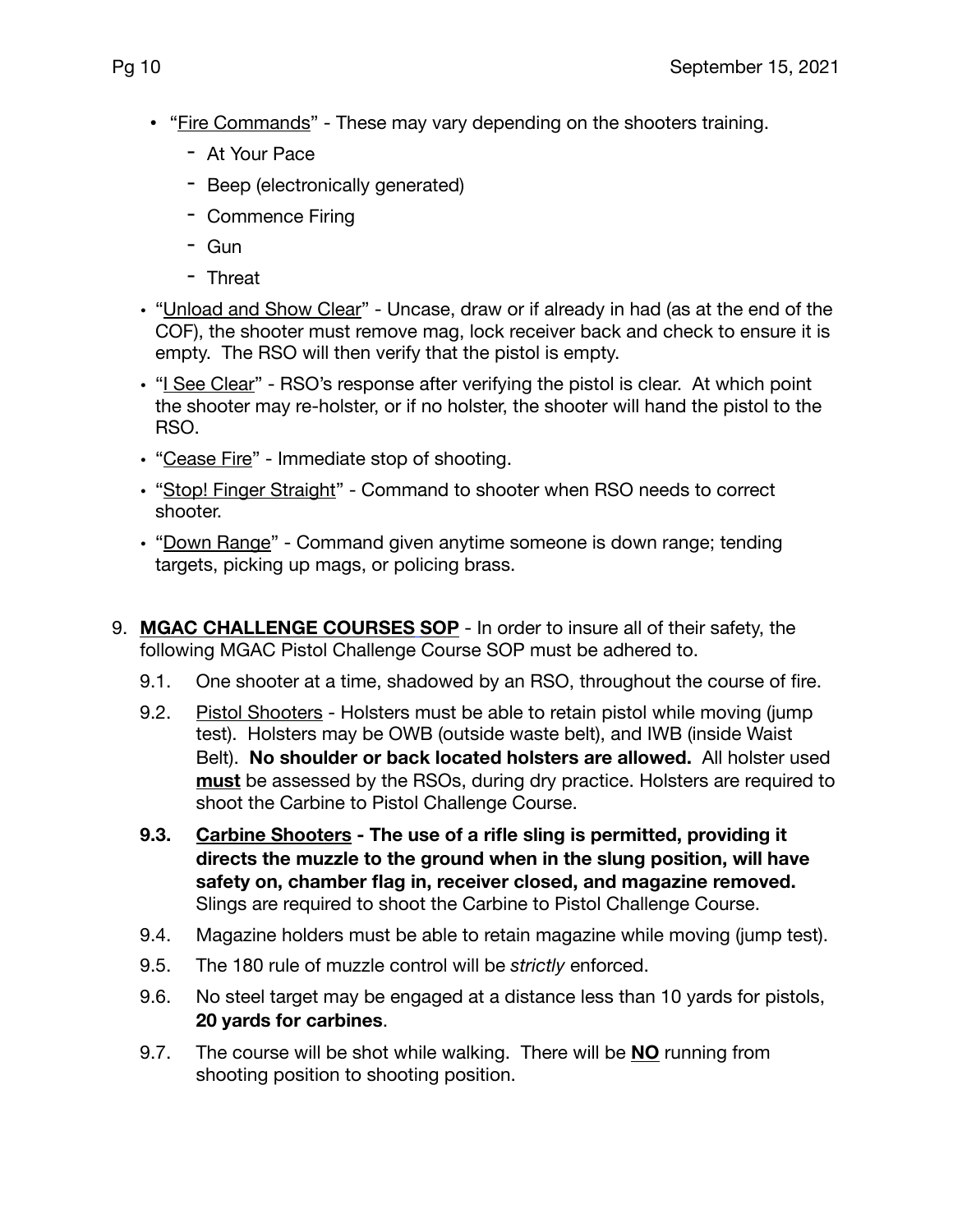- 9.8. Utilizing the "Safe Table" firearms must be uncased and presented to the RSO, magazine out and receiver locked back "Show Clear".
- 9.9. Utilizing the "**AMMO** (**Work**) Table" shooters may place their ammo and magazines on this table. It is the only place to keep ammo, and load mags.
- 9.10. Once cleared by RSO and under the RSO's direct supervision, the shooter with the pistol **or carbine** pointed in a safe direction, will; release the slide, depress trigger and holster. If they do not have a holster (pistols), the shooter will leave the slide open and insert a chamber flag into the empty chamber, and place pistol or carbine on table (in a safe direction).
- 9.11. CCW shooters wishing to fire and re-holster at each shooting position, will be assessed by the RSO during "Dry Practice". The RSO **may** require the shooter to unload and show clear prior to re-holstering the firearm, at each position.
- 9.12. All firearms must remain unloaded until the start of the shooters having stepped into the shooters box and have been given the command to "Load and Make Ready".
	- 9.12.1. Shooters with holsters, will retain the unloaded pistol in the holster, until instructed by the RSO. If they have to leave the processing/ shooting area, they must "unload and show clear" to an RSO. They may place on Safe Table with receiver locked back and chamber flag or re-case it, before leaving the processing/shooting area.
	- 9.12.2. Shooters without holsters, will place they pistol on Safe Table with receiver locked back and chamber flag. When it is their time to shoot, the RSO will hand carry the pistol to the starting position and place it on the appropriate barrel.
	- **9.12.3. Carbine shooter will place their carbine on Safe Table with magazine removed, safety on, chamber flag in, and receiver closed. When it is their time to shoot, the RSO will hand carry the carbine to the starting position and hand it to the shooters. The carbine shooter with proper slings, under the supervision of the RSO, may sling their carbine and walk to Position C1.**
- 9.13. Pistol **and Pistol Caliber Carbine** Challenge Course Shooter Process
	- 9.13.1. RSO will review the Pistol **and Pistol Caliber Carbine** Challenge Course SOP with the shooter.
	- 9.13.2. RSO will take the shooter on a walk through the courser of fire.
	- 9.13.3. "Dry Practice rounds" At the start, the RSO will call "Present and show clear". The shooter will also show that any magazines in their possession are also unloaded. If **Pistol** shooter does not have a holster, the RSO **will hand carry the unloaded pistol** to the first fire position, and place it on the barrel. **If Carbine shooter does not**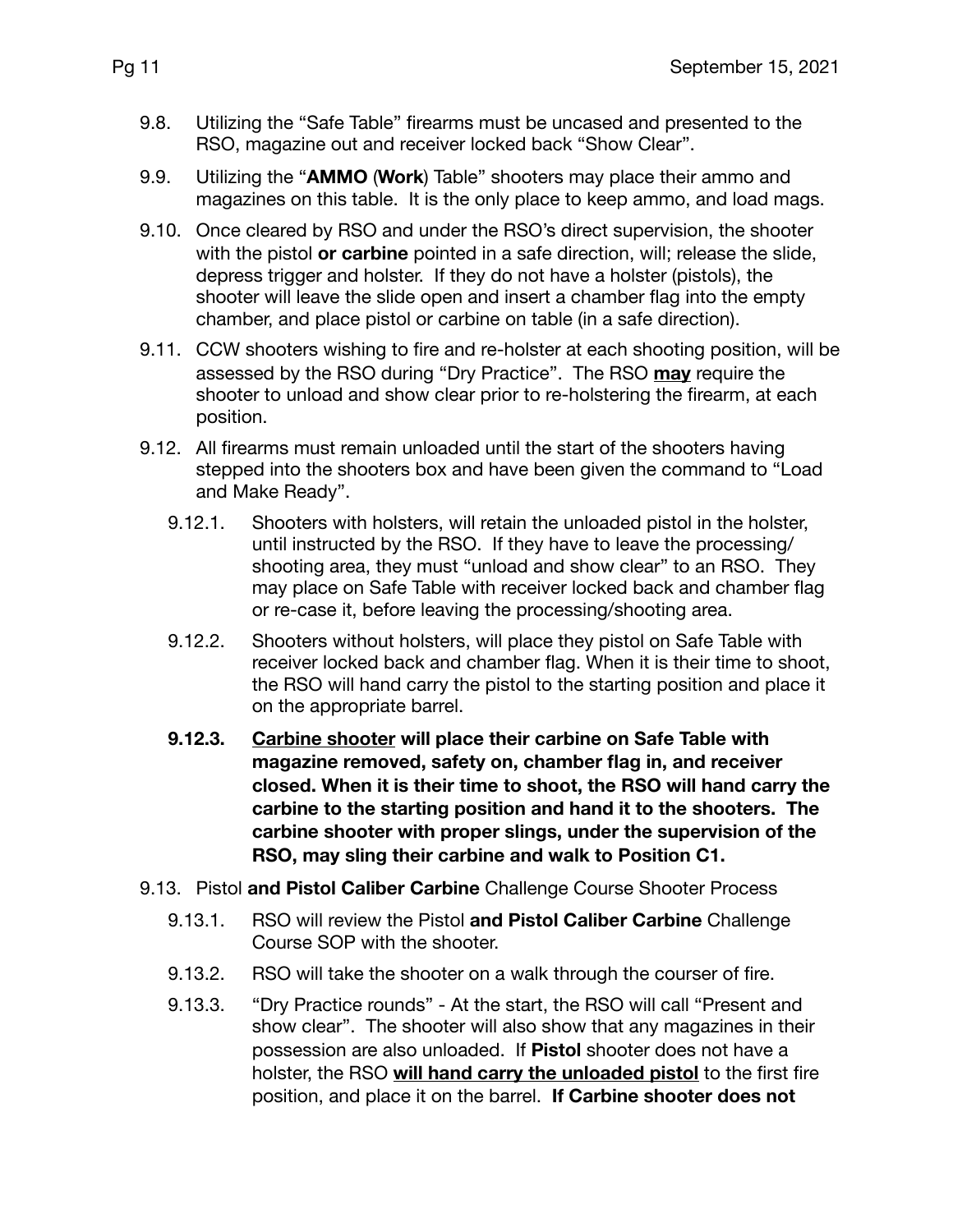**have an RSO approved sling, the RSO will hand carry the unloaded Carbine to the first fire position, and hand it to the shooter.**

- 9.13.4. **For Pistol Caliber Carbine Only Once the dry fire exercise is complete, at 35 yards the shooter must fire 3 rounds at a large steel target to verify that the carbine has been zeroed. This must be done prior to the live fire.**
- 9.13.5. The shooter must keep at least 1 foot in the Shooter Box to fire on a target. NO targets can be engaged if both feet are out of the box.
- 9.13.6. RSO will verify shooters ability to properly load their gun. Additionally, shooter must demonstrate their ability to perform emergency and tactical reloads. Shooter will need 2 empty magazines. All magazine (Reloads) changes (Emergency, Tactical or Administrative) must be done in the shooters box only, not while moving.
- 9.13.7. Shooter will return to the process area, load magazines (if not already loaded) and prepare for Live Fire. RSO will remind shooter with holsters, once the unloaded pistol is holstered it may not be removed without RSO present. For shooters without holsters, the RSO will return the unloaded pistol (with receiver locked back) to the Safe Table.
- 9.14. Pistol and Pistol Caliber Carbine Challenge Courses Live Fire, the RSO gives the following commands
	- 9.14.1. "Shooter you may step into the box"
	- 9.14.2. "Shooter! Do you understand the course on fire?"
	- 9.14.3. "Shooter the range is hot! You may Load and Make Ready"! The shooter may then load their firearm and re-holster. If no holster, after loading and making ready, the shooter will stay at the "low ready position".
	- 9.14.4. Shooter standby
	- 9.14.5. At an audible beep or verbal command by the RSO, the shooter commence firing.
- 9.15. Carbine to Pistol Challenge Course Live Fire, the RSO gives the following commands
	- 9.15.1. Prior to leaving the processing area, the RSO (at the Safe Table) will have the shooter (pointing their firearm in a safe direction) - Pistol first; —unload, show clear, release slide, release trigger, and holster. Carbine next — unload, show clear, RSO places chamber flag in empty camber, release slide, safety on, and slid carbine muzzle down.
	- 9.15.2. Shooter and RSO will move to the starting shooters box.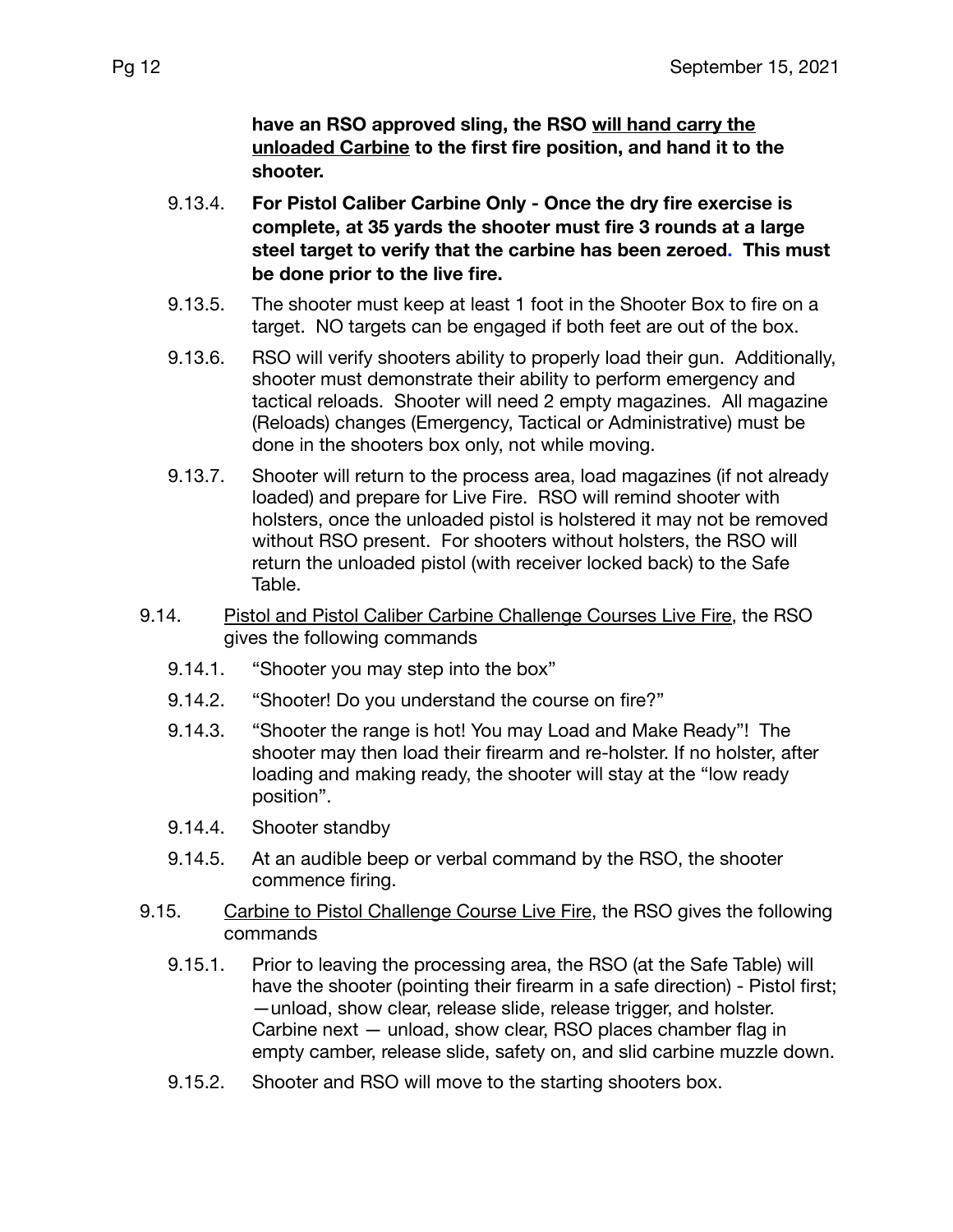- 9.15.3. "Shooter you may step into the box"
- 9.15.4. "Shooter! Do you understand the course on fire?"
- 9.15.5. "Shooter the range is hot! You may Load and Make Ready Your Pistol"! The shooter may then load their Pistol and re-holster. If the pistol is racked with a round in the chamber, other than striker fire pistols, RSO must verify that pistol is de-cocked or safety on (as applicable) prior to re-holstering.
- 9.15.6. You may "Now Load and Make Ready Your Carbine"! The shooter may then load their Carbine.
- 9.15.7. Shooter standby
- 9.15.8. At an audible beep or verbal command by the RSO, the shooter commence firing.
- 9.15.9. Transition Point to Pistol RSO will have the shooter unload the carbine, show clear, RSO places chamber flag in empty camber, release slide, safety on, and slid carbine muzzle down. Then one only then may the shooter transition to their Pistol.
- 9.15.10. At the end of the course of fire, the RSO will have the shooter (pointing their pistol in a safe direction) — unload, show clear, release slide, release trigger, and holster.
- 9.16. Finger off of the trigger until ready to shoot, will be *strictly* enforced. Proper position is to maintain a straight finger on the gun frame. A finger on or inside of the trigger guard constitutes finger on trigger. The RSO will council the shooter, reminding them to keep finger off and out of the trigger guard area. The 3rd infraction will result in The RSC calling "stop" or "cease fire" and termination of the remainder of their flight/round. Gross infractions will result in an immediate termination of the remainder of their flight/round. (The shooter pays for 1 round, that consists of 2 flights or times through the COF)
- 9.17. Improper use of sight alignment and sight picture, by the shooter, will result in the RSO counseling the shooter, reminding them to use proper sight alignment and site picture. The 3rd infraction will result in RSC calling "stop" or "cease fire" resulting in termination of the remainder their flight/round. Gross infractions will result in an immediate termination of the remainder of their flight/round. (The shooter pays for 1 round, that consists of 2 flights or times through the COF)
- 9.18. After completing the each flight, the shooter must "Unload and Show Clear" to the RSO.
- 9.19. RSO will then review each target with the shooter.
- 9.20. Shooter must be proficient in clearing all 3 types of malfunctions, emergency reloads and administrative/tactical reloads.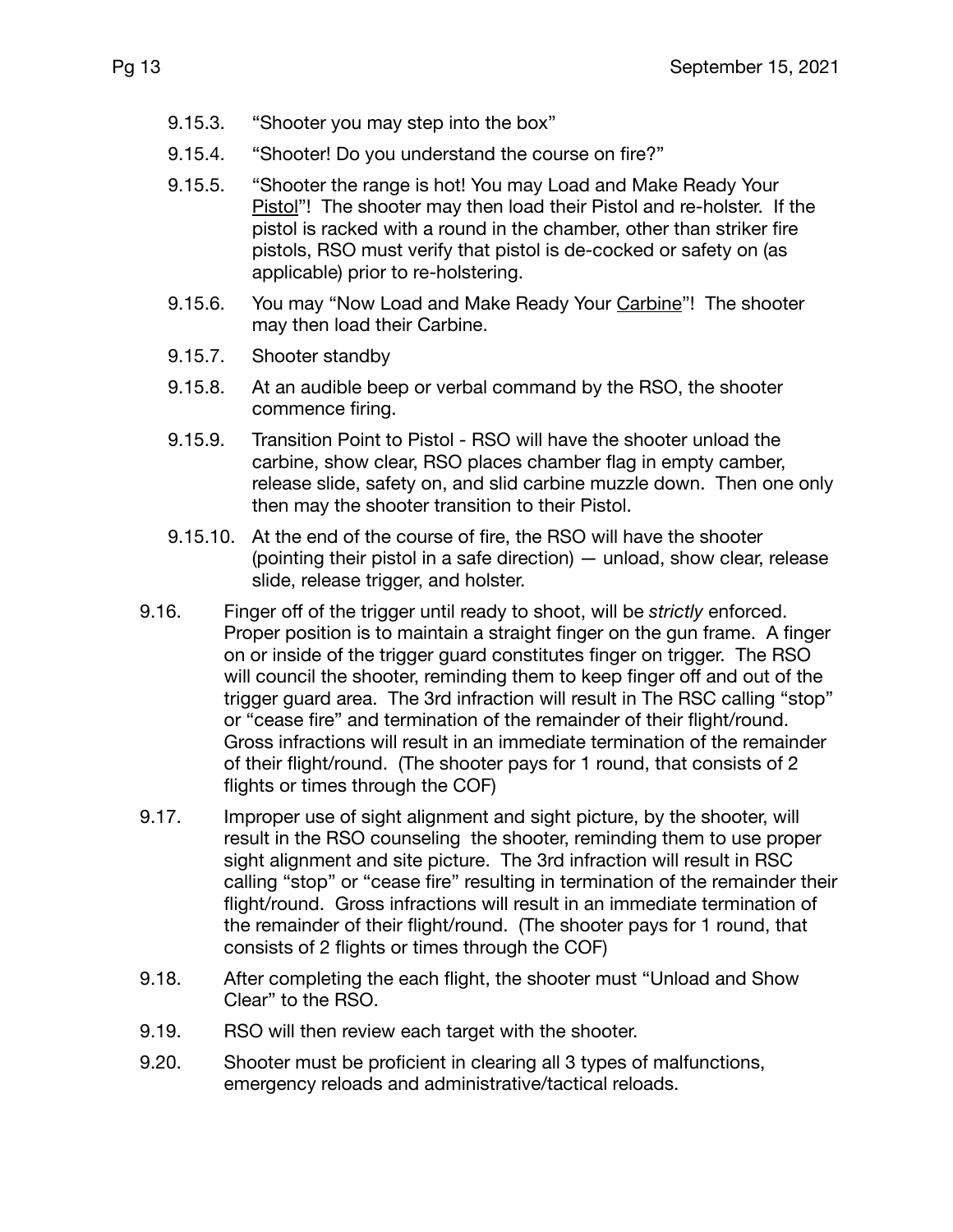# **Attachment 1**

|                                                                                                                                                                        |                               |      |               | MGAC PISTOL CHALLENGE COURSE - SIGN-IN SHEET |    |                                                       |     | <b>TODAY'S DATE</b> |                                             |                |  |         |  |         |  |                |
|------------------------------------------------------------------------------------------------------------------------------------------------------------------------|-------------------------------|------|---------------|----------------------------------------------|----|-------------------------------------------------------|-----|---------------------|---------------------------------------------|----------------|--|---------|--|---------|--|----------------|
| NEW= 1st time shooter Return= repeat shooter<br>***** In New or Return Box M= Member N= Non-member NM= Non-member with wrist band CAL= Caliber HOL= Holster SLG= Sling |                               |      |               |                                              |    |                                                       |     |                     |                                             |                |  |         |  |         |  |                |
|                                                                                                                                                                        | <b>ARRIVAL</b><br><b>TIME</b> | QUAL |               | <b>PISTOL</b>                                | cн | <b>CARBINE</b>                                        | c s | PAID                |                                             | <b>ROUND#1</b> |  | ROUND#2 |  | ROUND#3 |  | <b>REMARKS</b> |
| <b>NAME</b>                                                                                                                                                            |                               | NEW  | <b>RETURN</b> |                                              |    | MAKE/MODEL AO MAKE/MODEL A L ROUNDS/<br>L L G FLIGHTS |     |                     | QUEUE # FLT 1 FLT 2 FLT 1 FLT 2 FLT 1 FLT 2 |                |  |         |  |         |  |                |
|                                                                                                                                                                        |                               |      |               |                                              |    |                                                       |     |                     |                                             |                |  |         |  |         |  |                |
|                                                                                                                                                                        |                               |      |               |                                              |    |                                                       |     |                     | ,                                           |                |  |         |  |         |  |                |
|                                                                                                                                                                        |                               |      |               |                                              |    |                                                       |     |                     |                                             |                |  |         |  |         |  |                |
|                                                                                                                                                                        |                               |      |               |                                              |    |                                                       |     |                     |                                             |                |  |         |  |         |  |                |
|                                                                                                                                                                        |                               |      |               |                                              |    |                                                       |     |                     |                                             |                |  |         |  |         |  |                |
|                                                                                                                                                                        |                               |      |               |                                              |    |                                                       |     |                     |                                             |                |  |         |  |         |  |                |
|                                                                                                                                                                        |                               |      |               |                                              |    |                                                       |     |                     |                                             |                |  |         |  |         |  |                |
|                                                                                                                                                                        |                               |      |               |                                              |    |                                                       |     |                     |                                             |                |  |         |  |         |  |                |
|                                                                                                                                                                        |                               |      |               |                                              |    |                                                       |     |                     |                                             |                |  |         |  |         |  |                |
|                                                                                                                                                                        |                               |      |               |                                              |    |                                                       |     |                     |                                             |                |  |         |  |         |  |                |
|                                                                                                                                                                        |                               |      |               |                                              |    |                                                       |     |                     |                                             |                |  |         |  |         |  |                |
|                                                                                                                                                                        |                               |      |               |                                              |    |                                                       |     |                     |                                             |                |  |         |  |         |  |                |
|                                                                                                                                                                        |                               |      |               |                                              |    |                                                       |     |                     |                                             |                |  |         |  |         |  |                |
|                                                                                                                                                                        |                               |      |               |                                              |    |                                                       |     |                     |                                             |                |  |         |  |         |  |                |
|                                                                                                                                                                        |                               |      |               |                                              |    |                                                       |     |                     |                                             |                |  |         |  |         |  |                |
|                                                                                                                                                                        |                               |      |               |                                              |    |                                                       |     |                     |                                             |                |  |         |  |         |  |                |
|                                                                                                                                                                        |                               |      |               |                                              |    |                                                       |     |                     |                                             |                |  |         |  |         |  |                |
|                                                                                                                                                                        |                               |      |               |                                              |    |                                                       |     |                     |                                             |                |  |         |  |         |  |                |
|                                                                                                                                                                        |                               |      |               |                                              |    |                                                       |     |                     |                                             |                |  |         |  |         |  |                |
|                                                                                                                                                                        |                               |      |               |                                              |    |                                                       |     |                     |                                             |                |  |         |  |         |  |                |
|                                                                                                                                                                        |                               |      |               |                                              |    |                                                       |     |                     |                                             |                |  |         |  |         |  |                |
|                                                                                                                                                                        |                               |      |               |                                              |    |                                                       |     |                     |                                             |                |  |         |  |         |  |                |
|                                                                                                                                                                        |                               |      |               |                                              |    |                                                       |     |                     |                                             |                |  |         |  |         |  |                |
|                                                                                                                                                                        |                               |      |               |                                              |    |                                                       |     |                     |                                             |                |  |         |  |         |  |                |
|                                                                                                                                                                        |                               |      |               |                                              |    |                                                       |     |                     |                                             |                |  |         |  |         |  |                |
|                                                                                                                                                                        |                               |      |               |                                              |    |                                                       |     |                     |                                             |                |  |         |  |         |  |                |
|                                                                                                                                                                        |                               |      |               |                                              |    |                                                       |     |                     |                                             |                |  |         |  |         |  |                |
|                                                                                                                                                                        |                               |      |               |                                              |    |                                                       |     |                     |                                             |                |  |         |  |         |  |                |

1